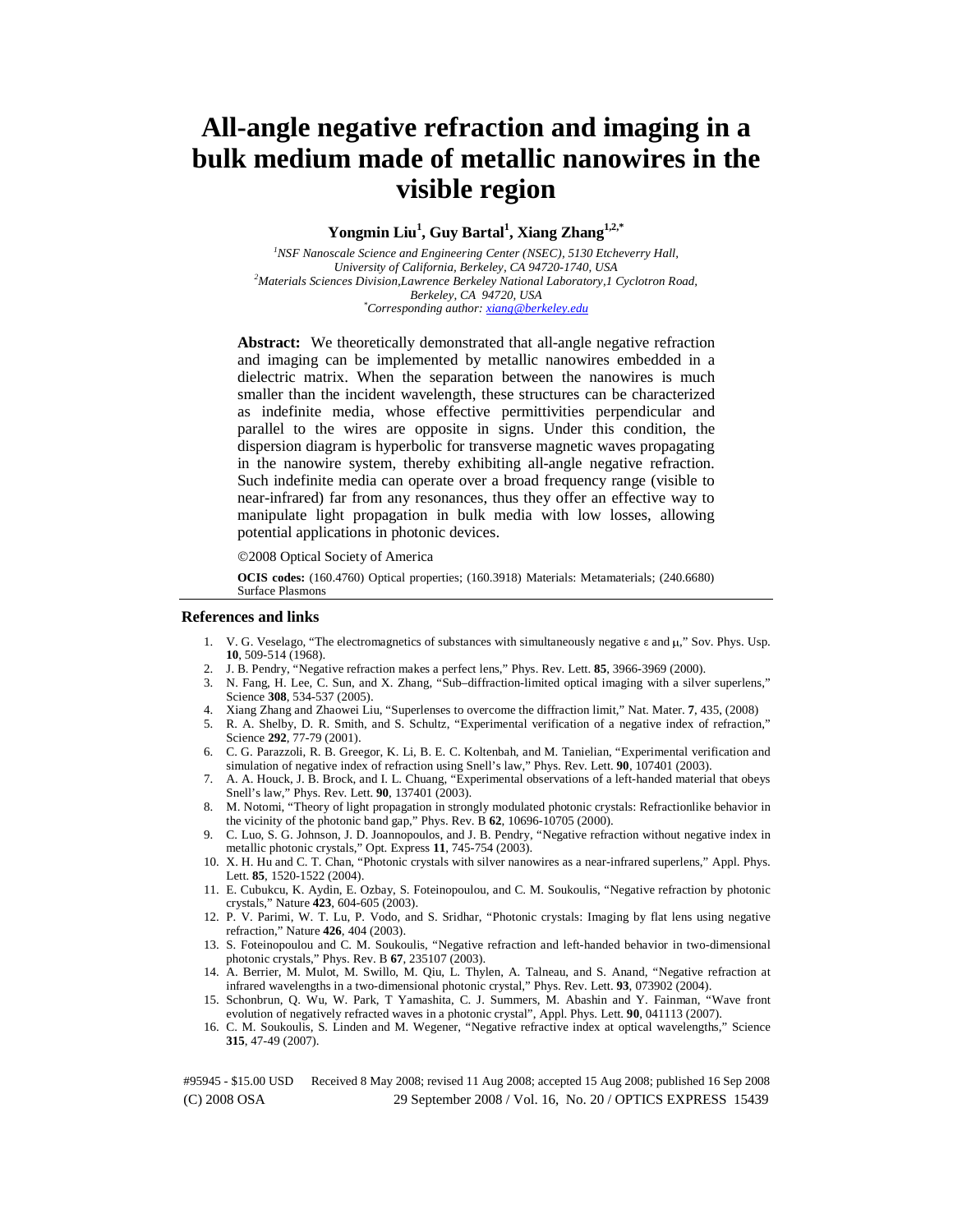- 17. M. I. Stockman, "Criterion for negative refraction with low optical losses from a fundamental principle of causality," Phys. Rev. Lett. **98**, 177404 (2007).
- 18. G. Dolling, W. Wegener, C. M. Soukoulis and S. Linden, "Negative-index metamaterial at 780 nm wavelength," Opt. Lett. **32**, 53-55 (2007).
- 19. N. Liu, H. C. Guo, L. W. Fu, S. Kaiser, H. Schweizer, and H. Giessen, "Three-dimensional photonic metamaterials at optical frequencies," Nat. Mater. **7**, 31-37 (2008).
- 20. H. Shin and S. H. Fan, "All-angle negative refraction for surface plasmon waves using a metal-dielectricmetal structure," Phys. Rev. Lett. **96**, 073907 (2006).
- 21. H. J. Lezec, J. A. Dionne, and H. A. Atwater, "Negative refraction at visible frequencies," Science **316**, 430- 432 (2007).
- 22. M. Scalora, G. D'Aguanno, N. Mattiucci, M. J. Bloemer, D. de Ceglia, M. Centini, A. Mandatori, C. Sibilia, N. Akozbek, M. G. Cappeddu, M. Fowler, and Joseph W. Haus, "Negative refraction and sub-wavelength focusing in the visible range using transparent metallo-dielectric stacks," Opt. Express **15**, 508-523 (2007).
- 23. X.B. Fan, G. P. Wang, J. C. W. Lee and C. T. Chan, "All-angle broadband negative refraction of metal waveguide arrays in the visible range: theoretical analysis and numerical demonstration," Phys. Rev. Lett. **97**, 073901 (2007).
- 24. B. Wood, J. B. Pendry, and D. P. Tsai, "Directed subwavelength imaging using a layered metal-dielectric system," Phys. Rev. B **74**, 115116 (2006).
- 25. A. J. Hoffman, L. Alekseyev, S. S. Howard, K. J. Franz, D. Wasserman, V. A. Podolskiy, E. E. Narimanov, D. L. Sivco, and C. Gmachl " Negative refraction in semiconductor metamaterials," Nat. Mater. **6**, 946-950 (2007).
- 26. A. Salandrino and N. Engheta, "Far-field subdiffraction optical microscopy using metamaterial crystals: theory and simulations," Phys. Rev. B **74**, 075103 (2006).
- 27. Z. Jacob, L. V. Alekseyev, and E. Narimanov, "Optical Hyperlens: Far-field imaging beyond the diffraction limit," Opt. Express **14**, 8247-8256 (2006).
- 28. Zhaowei Liu, Hyesog Lee, Yi Xiong, Cheng Sun, and Xiang Zhang, "Far-field optical hyperlens magnifying sub-diffraction-limited objects," Science **315**, 1686 (2007).
- 29. I. I. Smolyaninov, Y. J. Hung, and C. C. Davis, "Magnifying Superlens in the Visible Frequency Range," Science **315**, 1699-1701 (2007).
- 30. D. R. Smith and D. Schurig, "Electromagnetic wave propagation in media with indefinite permittivity and permeability tensors," Phys. Rev. Lett. **90**, 077405 (2003).
- 31. H. Masuda and K. Fukuda, "Ordered metal nanohole arrays made by a two-step replication of honeycomb structures of anodic alumina," Science **268**, 1466-1468 (1995).
- 32. C. R. Martin, "Nanomaterials: a membrane-based synthetic approach," Science **266**, 1961-1966 (1994).
- 33. J. Elser, V. A. Podolskiy, I. Salakhutdinov, and E. E. Narimanov, "Nanowire metamaterials with extreme optical anisotropy," Appl. Phys. Lett. **89**, 261102 (2006).
- 34. A. Sihvola, Electromagnetic Mixing Formulas and Applications, Institution of Electrical Engineers (1999).
- 35. C. A. Foss, G. L. Hornyak, J. A. Stockert, and C. R. Martin, "Template synthesized nanoscopic gold particles: optical spectra and the effects of particle size and shape," J. Phys. Chem. **98**, 2963-2971 (1994).
- 36. P. B. Johnson, R. W. Christy, "Optical constants of the noble metals," Phys. Rev. B **6**, 4370-4379 (1972).
- 37. H. Raether, Surface Plasmons: On Smooth and Rough Surfaces and on Gratings, Springer, Berlin (1988).
- 38. This is valid for  $k_x < \pi/d$ , where *d* is the average distance between wires. The cutoff is at  $k_x < \pi/d$  >>2 $\pi/\lambda_0$ .
- 39. P. A. Belov, "Backward waves and negative refraction in uniaxial dielectrics with negative dielectric permittivity along the anisotropy axis," Microwave Opt. Technol. Lett. **37**, 259-263 (2003).
- 40. V. A. Podolskiy and E. E. Narimanov, "Strongly anisotropic waveguide as a nonmagnetic left-handed system," Phys. Rev. B **71** 201101(R) (2005).
- 41. T. Dumelow, J. A. P. da Costa, and V. N. Freire, "Slab lenses from simple anisotropic media," Phys. Rev. B **72**, 235115 (2005).
- 42. G. Shvets, S. Trendafilov, J. B. Pendry, and A. Sarychev, "Guiding, focusing, and sensing on the subwavelength scale using metallic wire arrays," Phys. Rev. Lett. **99**, 053909 (2007).
- 43. P. Ikonen, C. Simovski, S. Tretyakov, P. Belov, and Y. Hao, "Magnification of subwavelength field distributions at microwave frequencies using a wire medium slab operating in the canalization regime," Appl. Phys. Lett. **91**, 104102 (2007).

## **1. Introduction**

Negative refraction and superlensing have been extensively studied in negative-index metamaterials (NIMs) and photonic crystals (PCs) [1-15]. Veselago theoretically predicted that at the interface of a positive-index material and a negative-index material, the Snell's law is reversed [1]. Pendry has further extended this concept, showing that a flat slab of NIMs can make a perfect lens for sub-diffraction-limited imaging [2]. Such a superlens has been implemented by a silver film with the properly designed thickness and working wavelength [3,4]. Both negative refraction and imaging effects have been observed in the microwave region based on artificial NIMs, where the electric permittivity and magnetic permeability are simultaneously negative [5-7]. Researchers have also explored similar novel phenomena by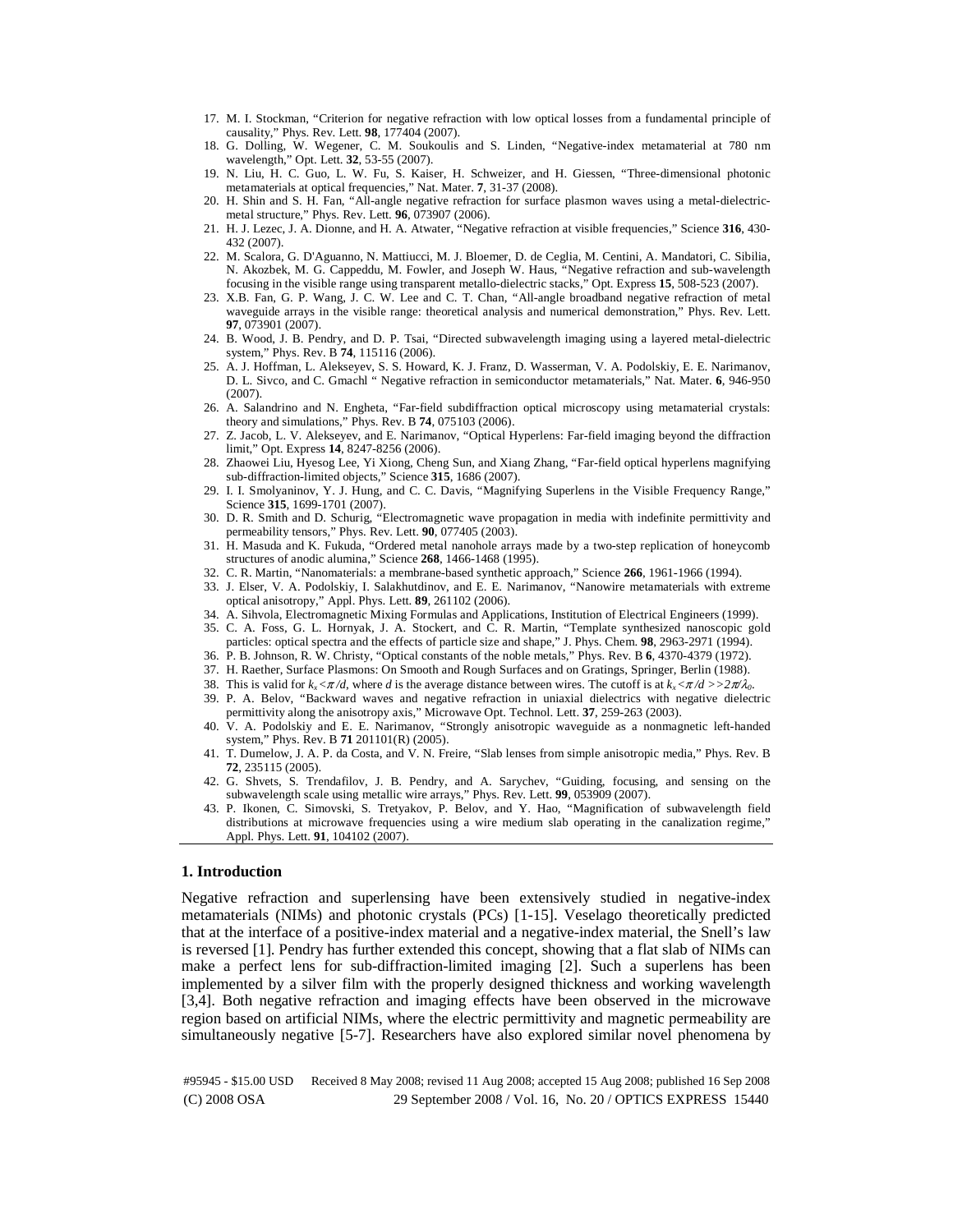engineering the dispersion of photonic bands in dielectric and metallic PCs [8-15], proving that negative refraction can exist without a negative refractive index.

So far, demonstration of negative refraction and imaging in bulk materials at visible frequencies still remains very challenging [16-19]. As NIMs rely on resonance, they are usually accompanied by significant losses, especially in the visible region. Moreover, the feature size of NIMs, as well as the period of PCs should be controlled at nanometer precision within the entire bulk volume. Very recently, people have investigated negative refraction of surface plasmon polaritons (SPPs) at visible frequencies, arising from the anomalous dispersion of SPPs in specific frequency range in planar plasmonic waveguide structures [20,21]. Negative refraction and imaging at visible frequencies were also proposed in metaldielectric multilayers [22-24], whereas an indirect observation of negative refraction in midinfrared region was reported in a semiconductor multilayer structure with the total thickness about one wavelength [25]. Using curved metal-dielectric multilayers, researchers have demonstrated the far-field magnifying hyperlens [26-29].

In the long-wavelength limit, the metal-dielectric multilayer structure in refs. [22-29] can be described as indefinite materials, where the transverse and longitudinal effective permittivities are different in signs as introduced by Smith and Schruig [30]. In this paper we study and design a bulk indefinite material composed of aligned arrays of metallic nanowires in a dielectric matrix, to implement all-angle negative refraction over a broad band in the optical frequency region. Such negative diffraction is not sensitive to the azimuthal angle, nanowire arrangement or geometry imperfection. More importantly, these structures can operate far from any resonances. Therefore the material loss is significantly lower than negative-index materials and plasmonic structures at visible frequencies [18,20,21], allowing much longer propagation distances. Our analyses, based on the dynamical Maxwell-Garnet theory, are in good agreements with finite-element simulations considering the actual nanowire structure and material property.

#### **2. Effective material properties of metallic nanowires**



Fig. 1. (a). Schematic of metallic nanowires embedded in a dielectric matrix. (b) Illustration of the hexagonal lattice of nanowires fabricated by an anodized alumina template. The rectangular unit cell is adopted in the finite-element simulations.

Figure 1(a) schematically illustrates the structure of metallic nanowires embedded in a dielectric host. This structure can be fabricated by electrochemically growing metallic nanowires in a porous alumina template, which is prepared by the anodization method in a self-organized way [31]. Such a method has proved to be a low-cost and high-yield technique for fabricating different kinds of nanostructures including nanowires, nanodots and nanotubes [32].

When the geometric parameters, i.e., the wire radius  $(r)$  and the distance between two neighboring wires (*d*), are much smaller than the free space wavelength ( $\lambda_0$ ) of the incident electromagnetic wave, the underlying system can be considered as an effective uniaxial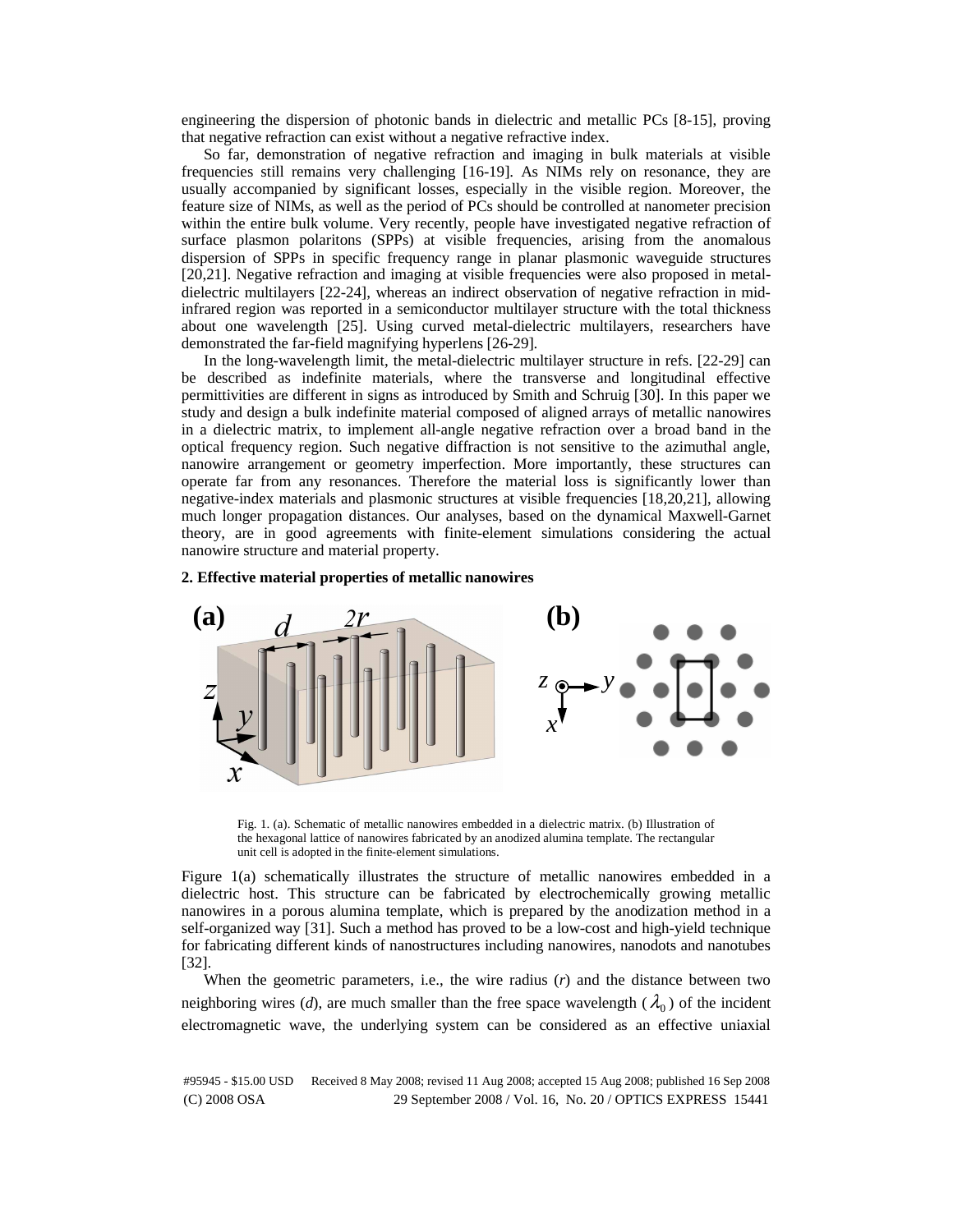medium [33, 34]. We utilize the dynamical Maxwell-Garnett theory to determine the permittivity parallel to wires  $(\mathcal{E}_{/\!/})$  and perpendicular to wires  $(\mathcal{E}_{\perp})$ , which are given by the following equations [34, 35]:

$$
\varepsilon_{\parallel} = p\varepsilon_m + (1 - p)\varepsilon_d \tag{1a}
$$

$$
\mathcal{E}_{\perp} = \mathcal{E}_{d} + \frac{p\mathcal{E}_{d}(\mathcal{E}_{m} - \mathcal{E}_{d})}{\mathcal{E}_{d} + (1 - p)(\mathcal{E}_{m} - \mathcal{E}_{d})q_{eff}}
$$
(1b)

Here *p* is the filling ratio of metal,  $\mathcal{E}_m$  and  $\mathcal{E}_d$  are the permittivity of metal and dielectric, respectively. In Eq. (1b), the effective depolarization factor perpendicular to nanowires is defined as

$$
q_{\text{eff}} = \frac{1}{2} - \frac{1}{3} (\frac{2\pi}{\lambda_0} \cdot r)^2 - \frac{2}{9} (\frac{2\pi}{\lambda_0} \cdot r)^3 \cdot i
$$
 (2)

The first term on the right-handed site of Eq. (2) is the Lorentz depolarizing factor perpendicular to the nanowire at the long wavelength limit. The second term is the dynamical depolarization when the nanowire radius is not so small comparing to the incident wavelength. The third term accounts for damping of the induced dipole due to radiation emission. In the

Cartesian coordinate shown in Fig. 1(a), one can see that  $\varepsilon_x = \varepsilon_y = \varepsilon_{\perp}$  and  $\varepsilon_z = \varepsilon_{\parallel}$ .

In this paper, we focus on silver nanowires as the material loss in the visible region is smallest among the noble metals. The permittivity of silver is described by the Drude model

$$
\varepsilon_m(\omega) = \varepsilon_{\infty} - \frac{\omega_p^2}{\omega(\omega + i\gamma_c)}
$$
, where the high-frequency bulk permittivity  $\varepsilon_{\infty} = 6$ , the bulk plasmon

frequency  $\omega_p = 1.5 \times 10^{16}$  *rad* / *s*, and the collision frequency  $\gamma_c = 7.73 \times 10^{13}$  *rad* / *s* are obtained by fitting the model to the experimental data from the literature [36]. Alumina  $(A_2O_3)$  is the dielectric matrix with permittivity  $\varepsilon_a = 2.4$  for the entire frequency region of our interest [35].

Figure 2 depicts the effective permittivities of metallic nanowires for the filling ratios  $p =$ 0.227 and  $p = 0.325$  at the long wavelength limit ( $q_{\text{eff}} = 1/2$ ). It can be seen that the real part

of  $\mathcal{E}_{\parallel}$  continuously changes from negative to positive as the wavelength decreases. In contrast,

 $\mathcal{E}_\perp$  has a resonant behavior (due to localized SPPs) accompanied by a strong dispersion and a very large imaginary part [37]. When increasing the filling ratio, the critical frequency at which  $\text{Re}(\varepsilon_{\mu}) = 0$  shift to shorter wavelengths, while the resonance for  $\varepsilon_{\mu}$  has a red shift to longer wavelengths. In general, there is a very broad spectral region (from visible to infrared) satisfying  $\varepsilon_{\mu} \cdot \varepsilon_{\perp} < 0$ , which is critical for negative refraction and imaging as discussed in the following text.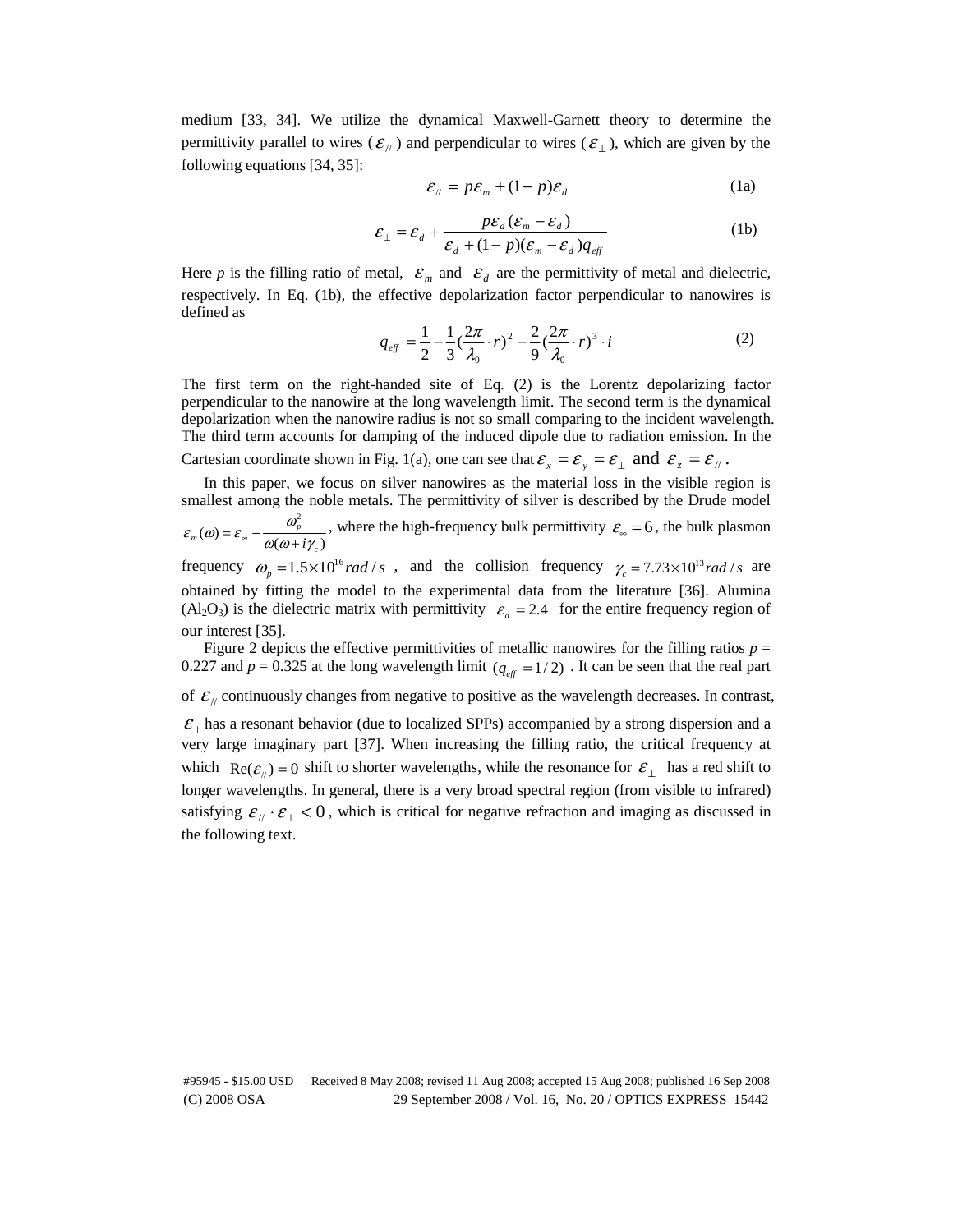

Fig. 2. Effective permittivities for silver nanowires embedded in an alumina matrix with two different filling ratios. (a) and (b) plot the real part of the permittivity parallel and perpendicular to the nanowire, respectively. (c) and (d) are the corresponding imaginary parts.

## **3. General theory of all-angle negative refraction by indefinite media**

Now let us consider the electromagnetic (EM) wave propagation in a nonmagnetic uniaxial material with the electric permittivity tensor given by

$$
\vec{\varepsilon} = \varepsilon_0 \begin{pmatrix} \varepsilon_x & 0 & 0 \\ 0 & \varepsilon_y & 0 \\ 0 & 0 & \varepsilon_z \end{pmatrix} . \tag{3}
$$

The general format for the electric field and magnetic field of a plane wave with frequency  $\omega$ and wave vector  $k$  can be written as

$$
\vec{E} = \vec{E}_0 e^{i(\vec{k} \cdot \vec{r} - \alpha t)},\tag{4}
$$

$$
\vec{H} = \vec{H}_0 e^{i(\vec{k} \cdot \vec{r} - \omega)} \,. \tag{5}
$$

In the principle axis, suppose the wave vector  $k$  lies in the *x*-*z* plane. From Maxwell's equations *t*  $\vec{E} = -\frac{\partial B}{\partial \theta}$ ∂  $\nabla \times \vec{E} = -\frac{\partial B}{\partial x}$  and *t E*  $\vec{H} = \frac{\partial D}{\partial t}$  $\nabla \times \vec{H} = \frac{\partial \vec{D}}{\partial t} = \frac{\partial (\vec{\varepsilon} \cdot \vec{E})}{\partial t}$ , a transverse magnetic wave, which satisfies the condition of  $\vec{k} \cdot \vec{H} = 0$ , can be expressed explicitly as

$$
\vec{H} = H_0 \hat{e}_y \exp[i(k_x x + k_z z - \omega t)], \qquad (6)
$$

$$
\bar{E} = \frac{H_0}{\omega \varepsilon_0} \left( \frac{k_z}{\varepsilon_x} \hat{e}_x - \frac{k_x}{\varepsilon_z} \hat{e}_z \right) \exp[i(k_x x + k_z z - \omega t)]. \tag{7}
$$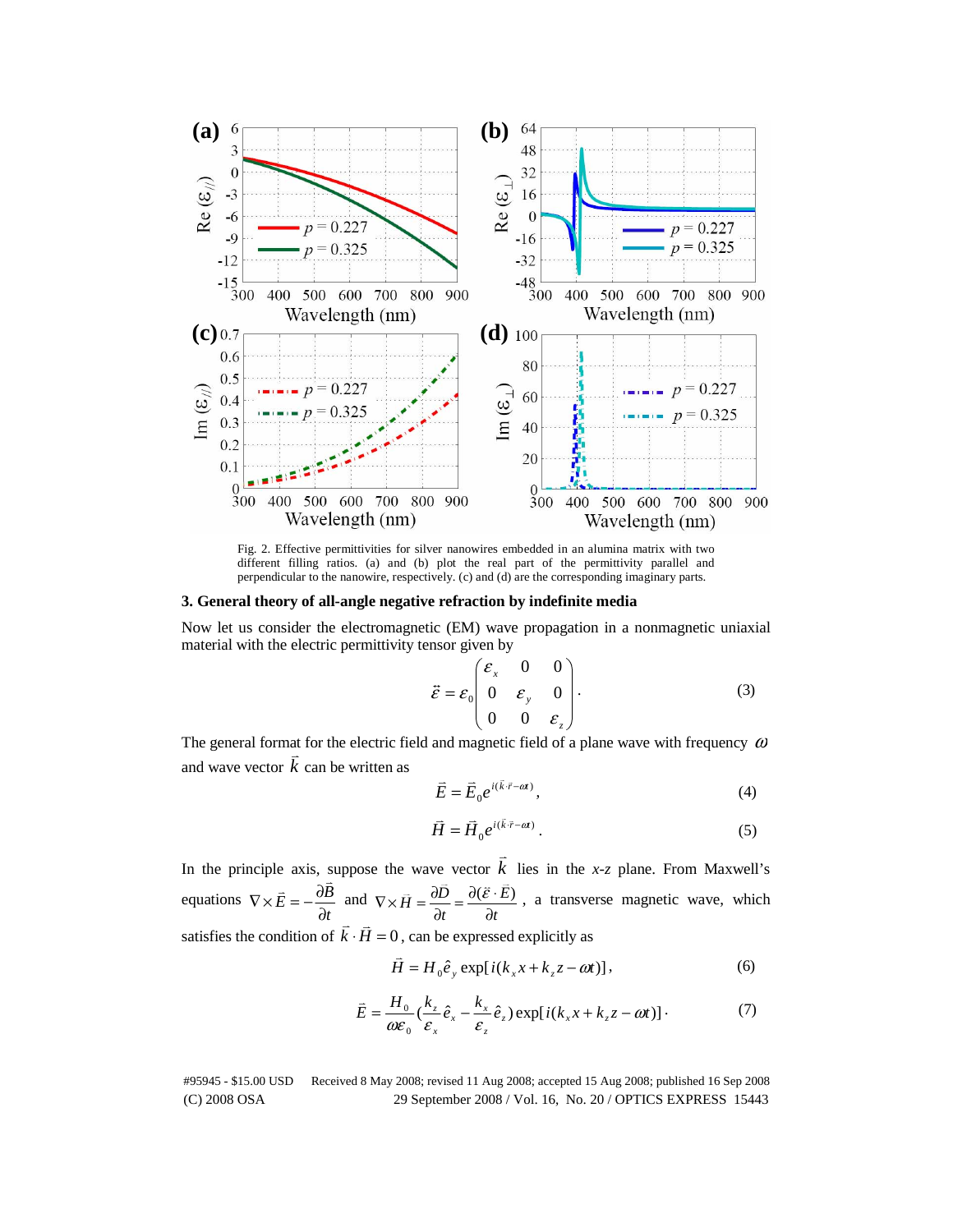Here  $\hat{e}_x$ ,  $\hat{e}_y$  and  $\hat{e}_z$  are the unit vectors along the *x*, *y* and *z* axis, respectively. Consequently, the time-averaged Poynting vector for TM waves is readily obtained

$$
\langle \vec{S} \rangle = \frac{1}{2} \vec{E} \times \vec{H}^* = \frac{\vec{\varepsilon} \cdot \vec{k}}{2 \omega \varepsilon_0 \varepsilon_x \varepsilon_z} H_0^2. \tag{8}
$$

From Maxwell's equations, the dispersion relation for TM waves is given by

$$
\frac{k_x^2}{\varepsilon_z} + \frac{k_z^2}{\varepsilon_x} = \frac{\omega^2}{c^2},\tag{9}
$$

where *c* is the light velocity in vacuum. In particular, we study the case of  $\varepsilon_r > 0$  and  $\varepsilon_r < 0$ , representing an "indefinite material" as introduced by Smith and Schruig [30]. Under this condition, the equifrequency contour of the medium is hyperbolic in the  $(k_x, k_z)$  plane (see Fig. 3(a)). Namely, any real  $k_x$  has a real solution for  $k_z$ , indicating that the wave can propagate without any cutoff [38].This is to say, such materials support propagation of waves with large wave vectors (*i.e.*, with  $k_x > 2\pi/\lambda_0$ ), which are initially evanescent in free space [30].



Fig. 3. (a). The equifrequency contour of an indefinite material with  $\varepsilon_x$  = 4.515 and  $\varepsilon_z$  = -2.530 (green hyperbola), as well as the equifrequency contour of an isotropic material (gray circle). The refracted wave vector (solid blue arrow) and Poynting vector (solid red arrow) can be determined by satisfying the causality theorem and the conservation of the tangential wave vector. While the other set of refracted wave vector (dotted blue arrow) and Poynting vector (dotted red arrow) are physically incorrect. (b) Schematic diagram of negative refraction for a TM wave, which is incident from an isotropic material to an indefinite one with  $\varepsilon_x > 0$  and  $\varepsilon_z < 0$ 0. (c) Refracted angles for the wave vector (blue) and Poynting vector (red) at various incident angles. Note the Poynting vector undergoes negative refraction for all incident angles.

Consider a TM polarized light incident from a normal isotropic material, in which the wave vector and Poynting vector are parallel, to an indefinite medium with  $\varepsilon_x > 0$  and  $\varepsilon_z < 0$ (Figs. 3(a) and 3(b)). At the interface, there are two solutions (presented by solid and dashed blue arrows in Fig. 3(a)) satisfying the continuity of the tangential component of  $k$  (that is,  $k<sub>r</sub>$ ). However, according to the causality principle [5-15], the energy must flow away from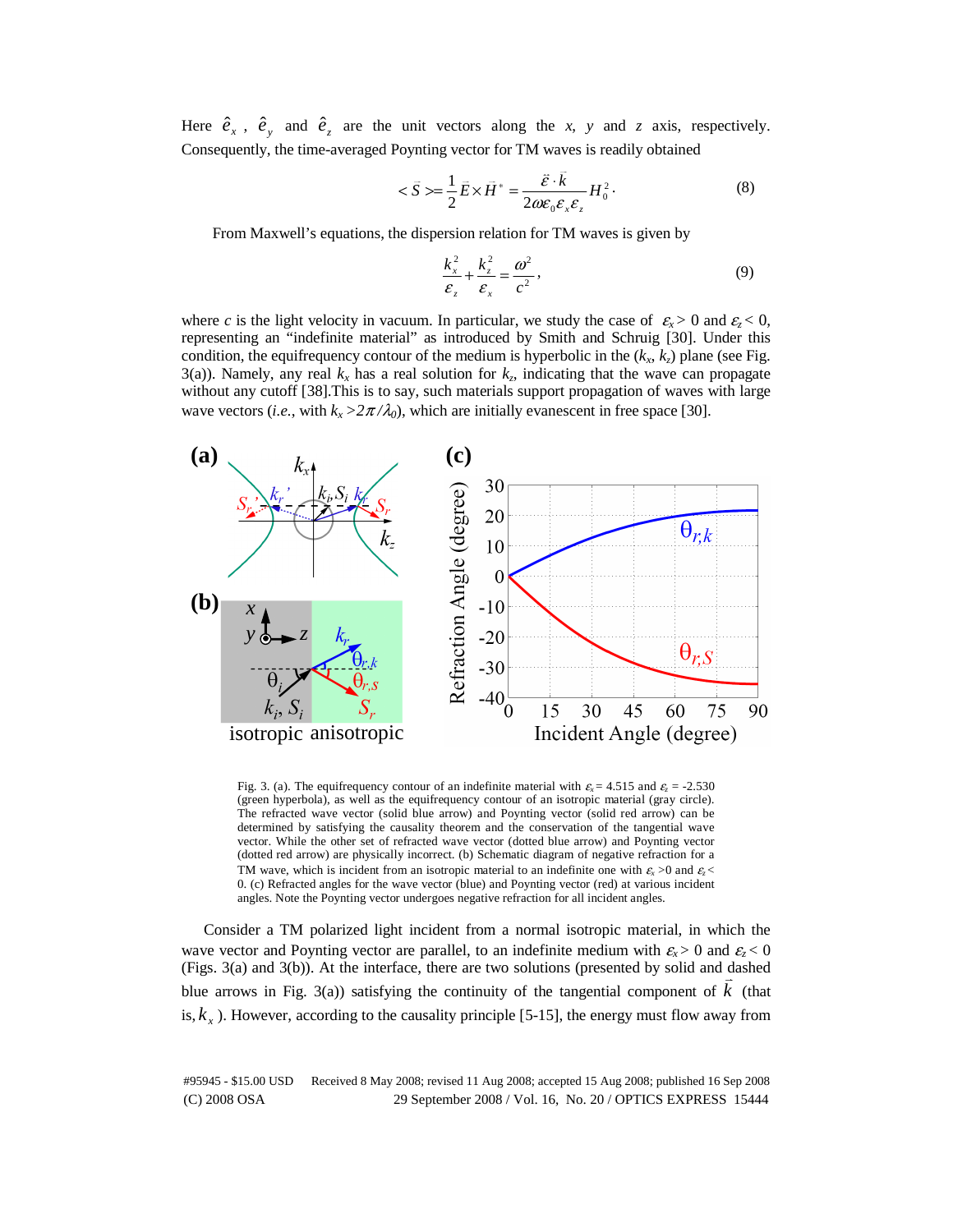the interface, *i.e.*,  $S_z = \hat{e}_z \cdot S > 0$ . It can be readily shown from Eq. (8), that for positive  $\epsilon_x$ only the solution represented by the solid blue arrow in Fig. 3(a) satisfies the condition

$$
S_z = \frac{\hat{e}_z \cdot \bar{k}}{\varepsilon_x} \frac{H_0^2}{2\omega \varepsilon_0} > 0.
$$
 (10)

The tangential component of  $\overline{S}$  is written as

$$
S_x = \frac{k_x}{\varepsilon_z} \frac{H_0^2}{2\omega \varepsilon_0} \,. \tag{11}
$$

Since  $\varepsilon$ <sub>z</sub> is negative and  $k_x$  is continuous, the sign of  $S_x$  flips at the interface. This gives rise to negative refraction at the interface as shown in Fig. 3(b), which was also discussed in reference [39]. In fact, we find that the *x*-component of the group velocity is negative, which results in negative refraction in this nanowire composite (or so-called negative group-index).

We can quantitively determine the refraction angles for the wave vector and Poynting vector defined as

$$
\theta_{r,k} = \tan^{-1}(\frac{k_x}{k_z}),\tag{12a}
$$

$$
\theta_{r,S} = \tan^{-1}(\frac{S_x}{S_z}) = \tan^{-1}(\frac{k_x/\varepsilon_z}{k_z/\varepsilon_x}),
$$
\n(12b)

respectively. Figure 3(c) plots the numerical calculation based on Eqs. (9) and (12) when  $\varepsilon_x$  = 4.515 and  $\varepsilon_z = -2.530$  (corresponding to real parts of  $\varepsilon_x$  and  $\varepsilon_z$  for nanowires with the filling ratio  $p = 0.227$  at 632.8nm wavelength). One can see that the refraction angle of the Poynting vector is always negative for any incident angle while the phase front always propagates in the positive direction. Moreover, it should be noted that the angle between the Poynting vector and wave vector is acute, namely

$$
\phi = \cos^{-1}\left(\frac{\vec{k} \cdot \vec{S}}{|\vec{k}| \cdot |\vec{S}|}\right) = \cos^{-1}\left(\frac{\omega^2/c^2}{\sqrt{k_x^2 + k_z^2} \sqrt{(k_x/\varepsilon_z)^2 + (k_z/\varepsilon_x)^2}}\right).
$$
(13)

This is in contrast to NIMs, where the Poynting vector and wave vector are anti-parallel.

### **4. Numerical simulations and discussions**

The aforementioned analyses of negative refraction are confirmed by full-wave simulations, which take into account the actual nanowire structure and material property. Using COMSOL Multiphysics  $\mathbb{M}$ 3.4, a commercial electromagnetic solver based on the finite element method (FEM), we numerically demonstrate negative refraction and imaging of TM waves by metallic nanowires at visible frequencies. In the simulation, the distance between two neighboring nanowires is set to 110nm and the nanowire radius is 27.5nm (corresponding to the filling ratio  $p = 2\pi \cdot r^2 /(\sqrt{3} \cdot d^2) = 0.227$ ). The rectangular unit cell shown in Fig. 1(b) is adopted in the simulation. Periodic boundary conditions are applied along the *y*-axis, and matched boundary conditions are along the *x*- and *z*-axes. A transverse magnetic (magnetic field is polarized along the *y*-axis) Gaussian beam with a 2μm width is incident at 30 degrees on 1.5μm-long nanowire arrays.

Figures 4(a) and 4(b) plot the cross-sectional view of the absolute electric field and timeaveraged Poynting vector (energy flow) in the *x*-z plane, respectively, at the excitation wavelength of 632.8nm. The results evidently show negative refraction at the interfaces, with refraction angle of about -22 degrees, in a good agreement with the analytical prediction based on the dynamical Maxwell-Garnett theory (see Fig. 3(c)). It is noted that the field intensity is enhanced in the gap between nanowires, arising from the existence of SPPs [37]. We also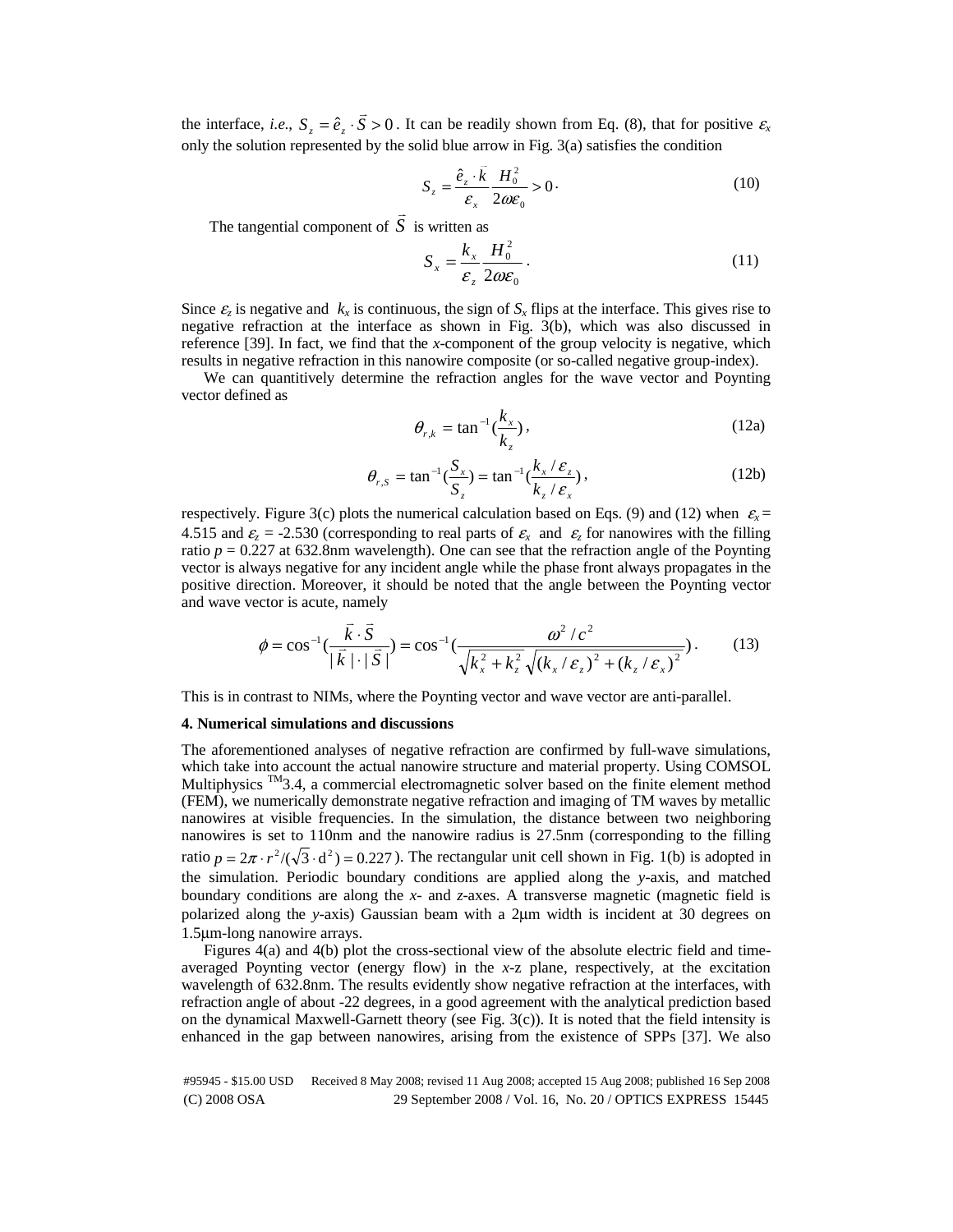perform finite element simulation replacing the nanowire structure with a homogenous slab with effective permittivities  $\varepsilon$ <sub>x</sub> = 4.515 + 0.056*i* and  $\varepsilon$ <sub>z</sub> = -2.530 + 0.149*i*, calculated from Eqs. (1) and (2) according to the dynamical Maxwell-Garnett theory. Once again, the excellent agreement between Figs. 4(a) and 4(c), as well as Figs. 4(b) and 4(d) prove the validity of the effective media approximation for any beams incident from free space to the underlying indefinite medium.



Fig. 4. Finite-element simulations showing negative refraction by metallic nanowire structures at 632.8nm wavelength. Figs. (a) and (c) plot the absolute value of the electric field, and Figs. (b) and (d) plot the time-averaged Poynting vector. The 3D full-wave simulations ((a) and (b)) considering the real nanowire structure agree very well with the simulation based on the effective medium approximation  $((c)$  and  $(d)$ ). In the simulations of (a) and (c), the nanowires are arranged in a hexagonal lattice as shown in Fig. 1(b), the radius of nanowires is 27.5nm, and the separation between adjacent wires is 110nm. Those parameters are kept same for simulations shown in Figs. 5-6.

One of the most attractive advantages to implement negative refraction by nanowires is that the loss can be significantly reduced, compared to NIMs [18] or plasmonic structures with anomalous dispersion [20, 21] at visible frequencies. At frequencies far away from the resonance of  $\varepsilon_+$ , the system is intrinsically low-loss. For example, at 632.8nm wavelength with the filling ratio  $p = 0.227$ , the intensity of the refracted light only attenuates to 77% after propagating one micrometer. This indicates a loss that is a few orders of magnitudes lower than other structures at visible wavelengths [18, 20, 21]. At longer wavelength, the smaller penetration depth of the field into metal gives rise to even less Ohmic losses. Consequently, the transmission efficiency of light in the nanowire metamaterials can be further improved. Moreover, in contrast to photonic crystals [7-14], the negative refraction is much more tolerant to the deviation of nanowire geometry and lattice, as long as the effective media approximation is valid. For simplicity, the simulations in this paper consider an ideal hexagonal lattice of nanowires. But in reality, the nanowires can be disordered, and still maintain negative refraction, if the spacing between them is much smaller than the wavelength.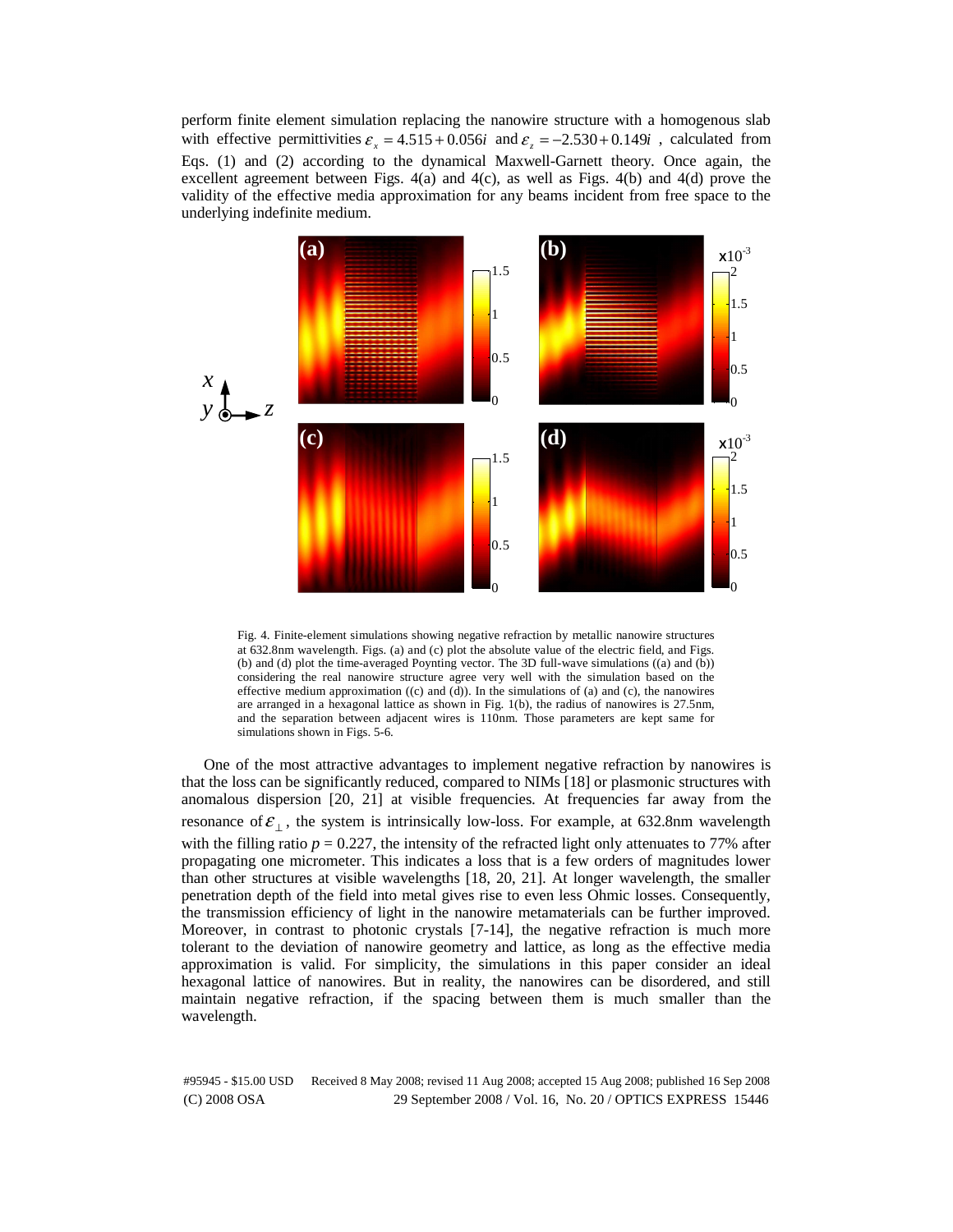Interestingly, while such indefinite materials exhibit negative refraction (related to the direction of Poynting vector) the phase propagation (associated with the wave-vector) still remains positive. The refraction properties of nanowires depend on the orientation of the optical axis with respect to the surface normal. As such, plane wave propagation in a prismshaped indefinite material will not always result in negative refraction, as shown in NIMs or PCs [5-7, 13]. This is demonstrated in Fig. 5, where TM wave propagation through a prismshaped sample is simulated. Clearly, a horizontally incident wave is refracted from the 15 degree angle facet in a positive way, seemingly contradictive to the results shown in Figs. 4(a)-4(d). However, this could be explained considering the ray optics based on the equifrequncy contour, which is illustrated in Fig. 5(b). Since the continuity of the tangential wave vector along the interface and causality principle should be satisfied, positive refraction takes places at the exit surface of the prism.



Fig. 5. (a). The time-averaged Poynting vector for a TM wave transmitted through a prismshaped nanowire slab. The surface normal of the prism has a 15-degree angle with respect to the *z*-axis. Positive refraction takes place at the exit surface. (b). Interpretation of the refraction behavior at the exit surface based on the equifrequency contour.

Finally, we also show that a flat slab made of indefinite materials can be used for imaging, as presented by the ray diagram in Fig. 6(a). The full-wave simulation of the imaging effect by nanowire arrays is shown in Fig. 6(b), at the wavelength of 632.8nm for a source located 0.5μm in front of a 2.0μm-thick nanowire slab. An elongated focus point is formed after the nanowire lens. The aberration of the imaging results from the fact that the effective refraction index of the indefinite material is angle-dependent [41]. By adjusting the geometry of nanowires, subwavelength and magnified imaging can be achieved [42, 43].



Fig. 6. (a). Ray optics showing that an indefinite-material slab is able to form partial imaging inside and outside the slab. The source is placed 500nm in front the slab. The gray region represents a 2µm-thick indefinite slab with  $\varepsilon$ <sub>x</sub> = 4.515 and  $\varepsilon$  = -2.530. (b) The time-averaged Poynting vector in the 3D finite-element simulation. (c) Same as (b), but the realistic nanowire structure in (b) is replaced by a homogeneous indefinite material with effective permittivies calculated from the dynamical Maxwell-Garnett theory.